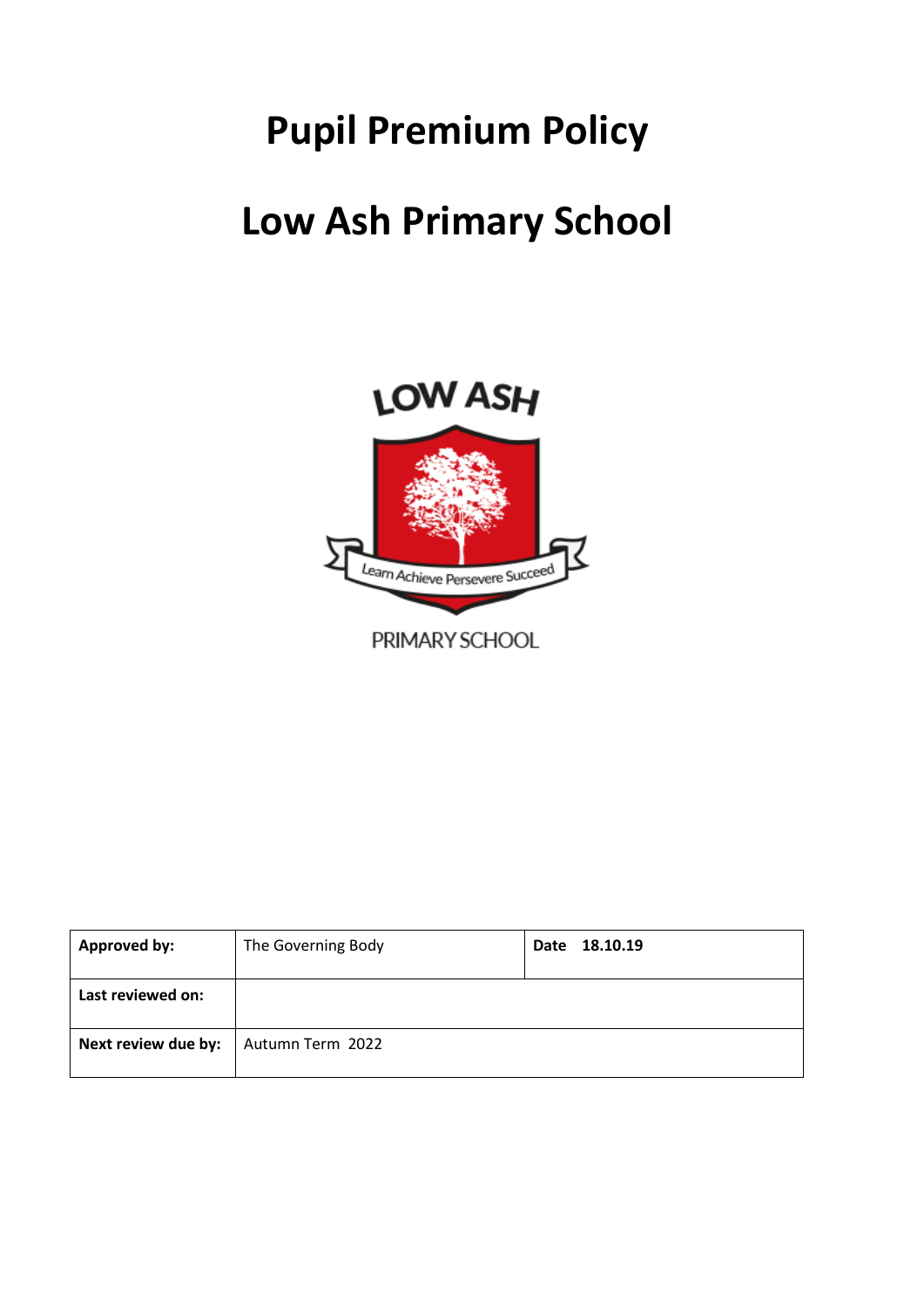### **OVERVIEW**

The Pupil Premium was introduced in April 2011, and paid by means of a specific grant based on school census figures for pupils registered as eligible for FSM in Reception to Year 11. In 2015 Pupil Premium funding was also introduced for children in Nursery. For looked after children the Pupil Premium was calculated using the Children Looked After data returns (SSDA903). A premium has also been introduced for children whose parents are currently serving in the armed forces. This service premium is designed to address the emotional and social well-being of these pupils. This group of pupils are also known as 'Disadvantaged'.

The Pupil Premium is additional to main school funding and it will be used by Low Ash to address any underlying inequalities between children eligible by ensuring that funding reaches the pupils who need it most.

#### **OBJECTIVES**

- The Pupil Premium will be used to provide additional educational support to improve the progress and to raise the standard of achievement for these pupils.
- The funding will be used to narrow and close the gap between the achievement of these pupils and their peers.
- As far as its powers allow, the school will use the additional funding to address any underlying inequalities between children eligible for Pupil Premium and others.
- We will ensure that the additional funding reaches the pupils who need it most and that it makes a significant impact on their education and lives.

#### **STRATEGIES**

- Pupil Premium will be clearly identifiable within the budget.
- The School will have a Named Governor for Pupil Premium who will meet regularly with the Co-Headteachers to help ensure funding is used appropriately and effectively.
- The School will have a named member of the SLT (Co-Headteacher) responsible for Pupil Premium who will ensure funding is spent appropriately and monitor its effect.
- The Co-Headteachers, in consultation with the governors and staff, will decide how the Pupil Premium is spent for the benefit of entitled pupils.

At Low Ash, we feel the most effective way to support disadvantaged children is a combination of the following: